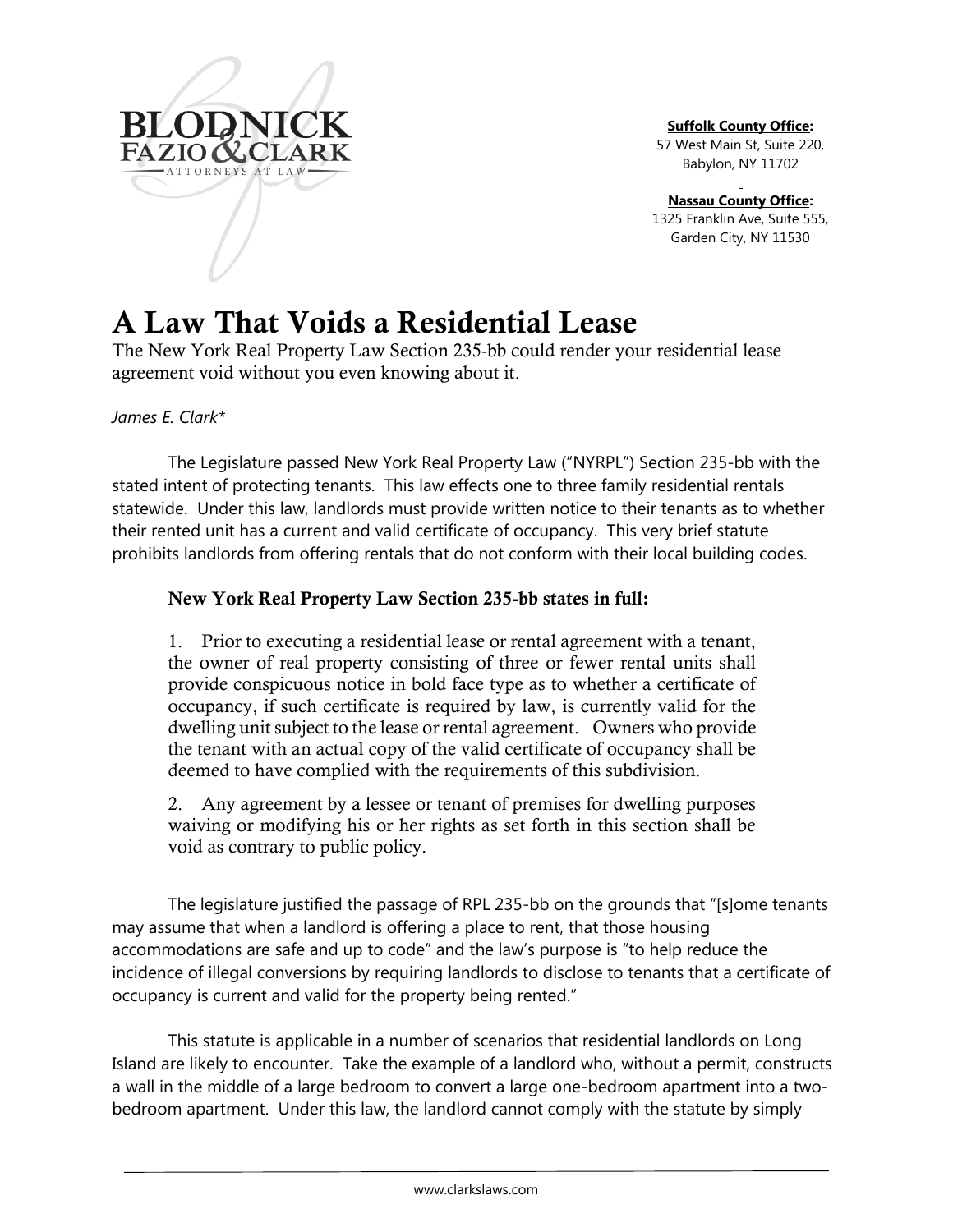providing the one-bedroom certificate of occupancy to their prospective tenant because the certificate of occupancy would not be for a "current" and "valid" structure. The same holds true for additional bedrooms, bathrooms in the unit, finished basements, garage conversions or illegal cottages.

While this statute has no penalty provision on its face, violations of this law renders a lease void. This means that provisions in a lease such as those concerning maintenance and repairs, defining a default, rent increases, late fees or your right to collect attorney fees in any eviction action would all be rendered illegal and unenforceable. When a lease is rendered illegal and unenforceable, what you're left with is an oral month-to-month lease.

Worse than that, where injury is caused by and within a property violating this law, the injured party could have a strong claim for negligence or even absolute liability against the landlord. This is a tremendous risk for the landlord of a non-conforming unit. Furthermore, since the risk arises from a landlord's failure to comply with applicable law, it's likely that a property insurance carrier will disclaim coverage for any damages the landlord sustains.

## **In a place like Long Island where thousands of structures are not up to code and where illegal rentals are rampant, the effects of this law can't be overstated. So, what can you do about it?**

Ideally, you'll want to make sure that your rental units are fully compliant with local building codes or specifically excepted by certificate of compliance or letter in lieu for improvements that pre-date the current code. This can be done by pulling a current copy of the Certificate of Occupancy for a property from the building department and comparing it to the improvements as they currently exist. If you're not sure how to do this, it might be a good idea to hire an expeditor who is knowledgeable about the local building codes. Then if any nonconformities are discovered, you can attempt to get them permitted and then added to the Certificate of Occupancy for the property.

In addition to addressing the non-conformities in the structure, you'll want to have your lease agreement reviewed, and if necessary revised to include the proper notifications within the lease as required by NY RPL 235-bb. An attorney with knowledge of this statute can assist in this regard.

#### **What can you do if your rental unit has non-conformities that you are unable to bring into compliance?**

While the only sure way to avoid exposure is to take the rental unit out of service, for some that's not an option. In that event, you'll need to get comfortable with the fact that you won't be able to have an enforceable written lease agreement. You can use your written lease and hope that your tenant won't call you out on your violation of this statute, or you can continue to rent the unit with no lease agreement and as an oral month-to month lease.